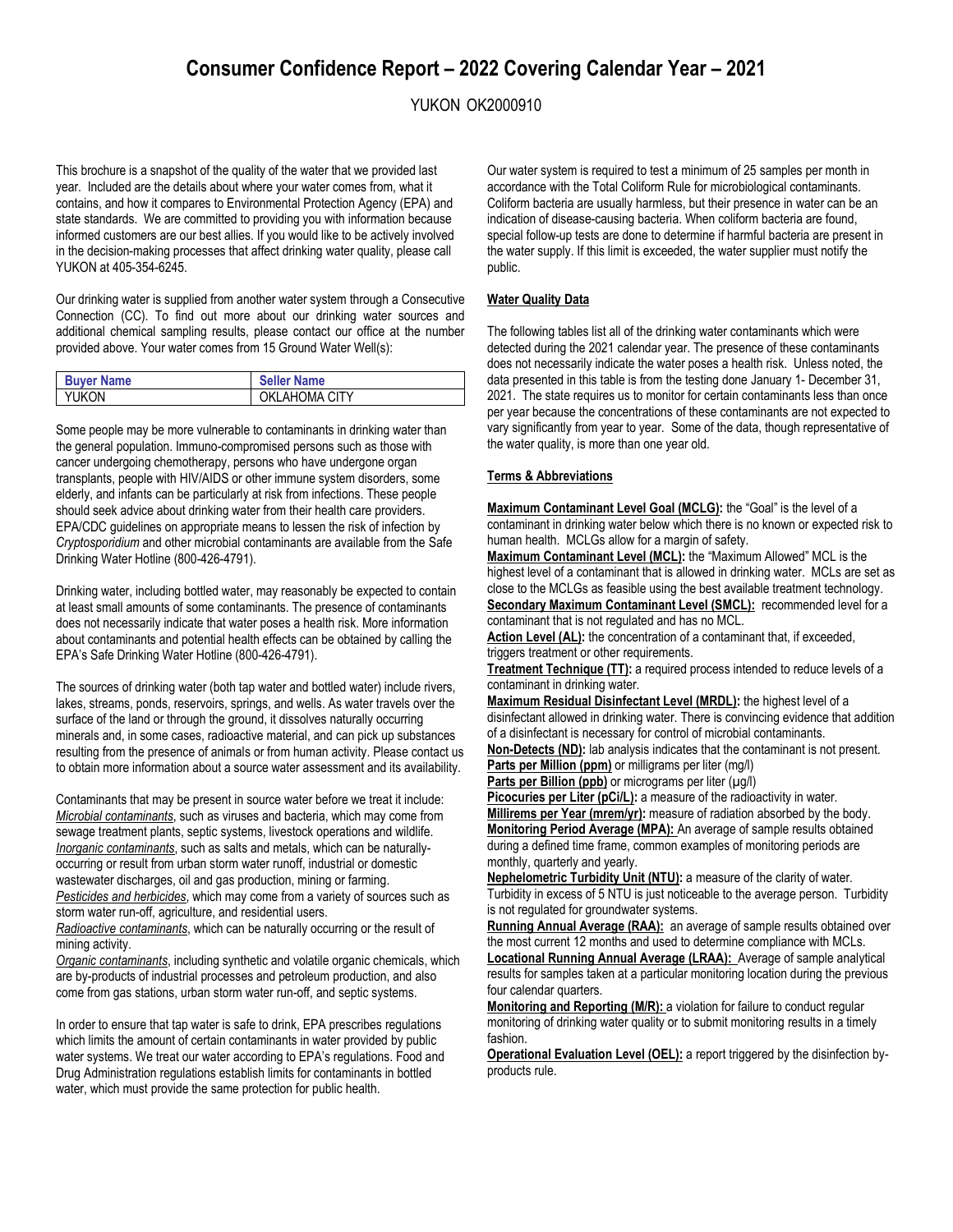## **Testing Results for: YUKON**

## **Please Note: Because of sampling schedules, results may be older than 1 year**

| <b>Regulated Contaminants</b> | <b>Collection</b><br>Date | <b>Highest</b><br>Value | Range<br>(low/high) | Unit | MCL | <b>MCLG</b> | <b>Typical Source</b>                                                                                         |
|-------------------------------|---------------------------|-------------------------|---------------------|------|-----|-------------|---------------------------------------------------------------------------------------------------------------|
| <b>ARSENIC</b>                | 4/14/2021                 | 3.2                     | $0 - 3.2$           | ppb  | 10  |             | Erosion of natural deposits; Runoff from<br>orchards; Runoff from glass and electronics<br>production wastes. |
| NITRATE-NITRITE               | 1/4/2021                  | 0.14                    | 0.14                | ppm  | 10  | 10          | Runoff from fertilizer use: Leaching from septic<br>tanks, sewage; Erosion of natural deposits.               |

| <b>Disinfection Byproducts</b> | <b>Monitoring</b><br>Period | <b>Highest</b><br><b>RAA</b> | Range<br>(low/high) | Unit | <b>MCL</b> | <b>MCLG</b> | <b>Typical Source</b>                     |
|--------------------------------|-----------------------------|------------------------------|---------------------|------|------------|-------------|-------------------------------------------|
| TOTAL HALOACETIC ACIDS (HAA5)  | 2021                        | 40                           | $25.6 - 47.8$       | ppp  | 60         |             | By-product of drinking water disinfection |
| <b>TTHM</b>                    | 2021                        | 50<br>تٽ                     | $39.3 - 73.2$       | ppb  | 80         |             | By-product of drinking water disinfection |

| <b>Lead and Copper</b> | Monitoring<br>Period | 90 <sup>th</sup><br><b>Percentile</b> | Range<br>(low/high) | Unit | AL  | <b>Sites</b><br>Over AL | <b>Typical Source</b>                                                                                         |
|------------------------|----------------------|---------------------------------------|---------------------|------|-----|-------------------------|---------------------------------------------------------------------------------------------------------------|
| COPPER, FREE           | 2019 - 2021          | 0.204                                 | $0.01 - 0.994$      | ppm  | ∣.3 |                         | Corrosion of household plumbing systems;<br>Erosion of natural deposits; Leaching from wood<br>preservatives. |
| LEAD                   | 2019 - 2021          |                                       | $0 - 281$           | ppb  | 15  |                         | Corrosion of household plumbing systems;<br>Erosion of natural deposits.                                      |

If present, elevated levels of lead can cause serious health problems, especially for pregnant women and young children. Lead in drinking water is primarily from materials and components associated with service lines and home plumbing. Your water system is responsible for providing high quality drinking water, but cannot control the variety of materials used in plumbing components. When your water has been sitting for several hours, you can minimize the potential for lead exposure by flushing your tap for 30 seconds to 2 minutes before using water for drinking or cooking. If you are concerned about lead in your water, you may wish to have your water tested. Information on lead in drinking water, testing methods, and steps you can take to minimize exposure is available from the Safe Drinking Water Hotline or a[t http://www.epa.gov/safewater/lead.](http://www.epa.gov/safewater/lead)

| <b>Chlorine/Chloramines</b><br>--<br>Maximum Disinfection Level | <b>MPA</b> | <b>MPA</b><br>A Units | <b>RAA</b> | ∖ Units<br><b>RAA</b> |
|-----------------------------------------------------------------|------------|-----------------------|------------|-----------------------|
| 12/01/2021<br>12/31/2021                                        |            | MG/L                  |            | MG/L                  |

| Radiological<br><b>Contaminants</b>  | <b>Collection Date</b> | <b>Highest Value</b> | Range<br>(low/high) | Unit  | MCL | <b>MCLG</b> | <b>Typical Source</b>          |
|--------------------------------------|------------------------|----------------------|---------------------|-------|-----|-------------|--------------------------------|
| <b>COMBINED</b><br><b>URANIUM</b>    | 8/6/2021               | 2.9                  | 2.9                 | µg/L  | 30  |             | Erosion of natural<br>deposits |
| <b>GROSS ALPHA,</b><br>EXCL. RADON & | 8/6/2021               | 2.3                  | 2.3                 | pCi/L | 15  |             | Erosion of natural<br>deposits |

During the 2021 calendar year, we had the below noted violation(s) of drinking water regulations.

| Period<br>∵omplianu⊾                                                                             | Analyte | Comments |  |
|--------------------------------------------------------------------------------------------------|---------|----------|--|
| .0004<br>N0<br>* Voor of<br>Calendar<br>/iolations<br>⊧the<br>Occurred<br><b>ZUZ</b><br>еа<br>υι |         |          |  |

Additional Required Health Effects Language: